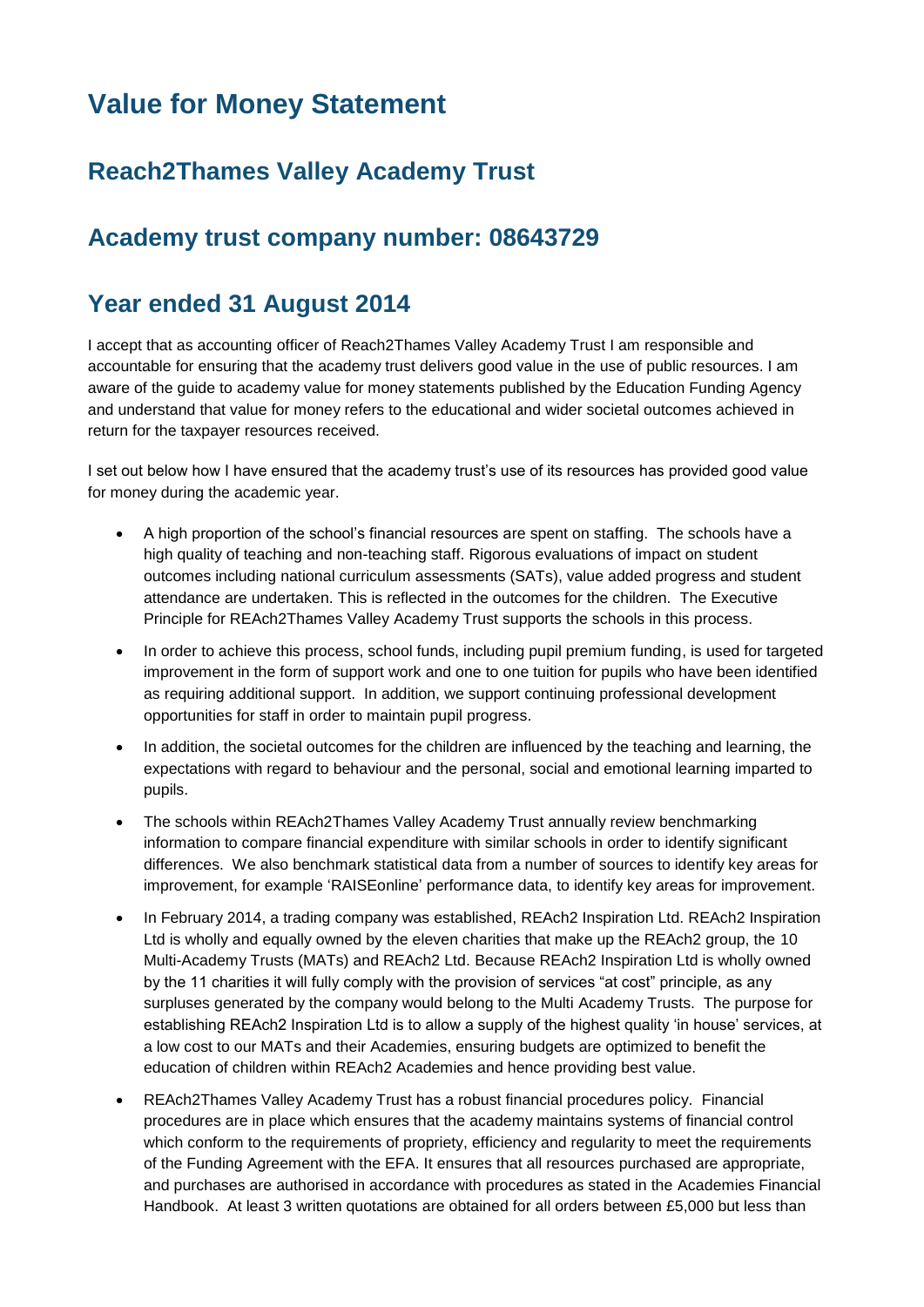£25,000 to identify the best source of goods/services. These quotes are reviewed and authorised by the governing body prior to purchase using the four principles of *best value*:

- Challenge whether the school is doing what is required to achieve the best performance, why are the services or core operations of the school being provided and how.
- Compare how the schools performance compares with that of other schools (benchmarking)
- Consult how the school ensures that it considers the views of stakeholders about the services provided.
- Compete the process undertaken by all stakeholders to ensure that the school secures the most economic, efficient and effective services.

The Headteacher, Governing Body and Multi Academy Board receive regular budget reports, future years forecasts, and reviews of income and expenditure including explanations of variations.

 In the future REACH2Thames Valley Academy Trust will continue to target funding and Pupil Premium on quality teaching and classroom support and in providing group work and one to one support to those children that need additional help. We will also look at opportunities of improving the classroom environment and the school sites to ensure the best facilities are available to our pupils and staff.

#### *Sharing good practice - REAch2 Academy Trust.*

REAch2Thames Valley Academy Trust has a strong relationship with REAch2 Ltd. This relationship is defined through the Memorandum of Understanding that the Trust and REAch2 Ltd have agreed. REAch2 Ltd is a charity with the purpose:

- "REAch2 (Raising Educational Achievement for Children) is an Academy Trust developed by Hillyfield Primary Academy. Its core mission is to create a family of primary academies that have strong reputations for delivering outstanding education for all pupils. Through working increasingly across a wide geographical area with schools in a variety of contexts, REAch2 will seek to be an influential voice in the primary sector."
- "The mission and vision of REAch2 is set out in its mission and vision statement. In fulfilling this mission, REAch2 has established a network of academies who share a common vision and purpose. This Memorandum acknowledges the shared vision and the commitments that REAch2 and all the REAch2 Academy Trusts and their respective REAch2 Academies (the "Trust"), by signing this Memorandum, make to each other. The relationship between REAch2 and the Trust is intended to be mutually beneficial and reflects their wish to work together and to collaborate. Whilst there is no intention to create legally binding obligations in this Memorandum, it reflects the expectations that the parties have of each other."
- "The strength of the partnership between REAch2 and the Trust and the REAch2 Academies and more widely the REAch2 network of schools lies in the fact that all look outwards as well as inwards and the interaction with others provides challenge and opportunity as well as promotes best practice. Whilst it may be clear that the primary objective of this Memorandum is to provide mutual support, nothing in this Memorandum will prohibit either REAch2 or the Trust collaborating with other local and national networks."